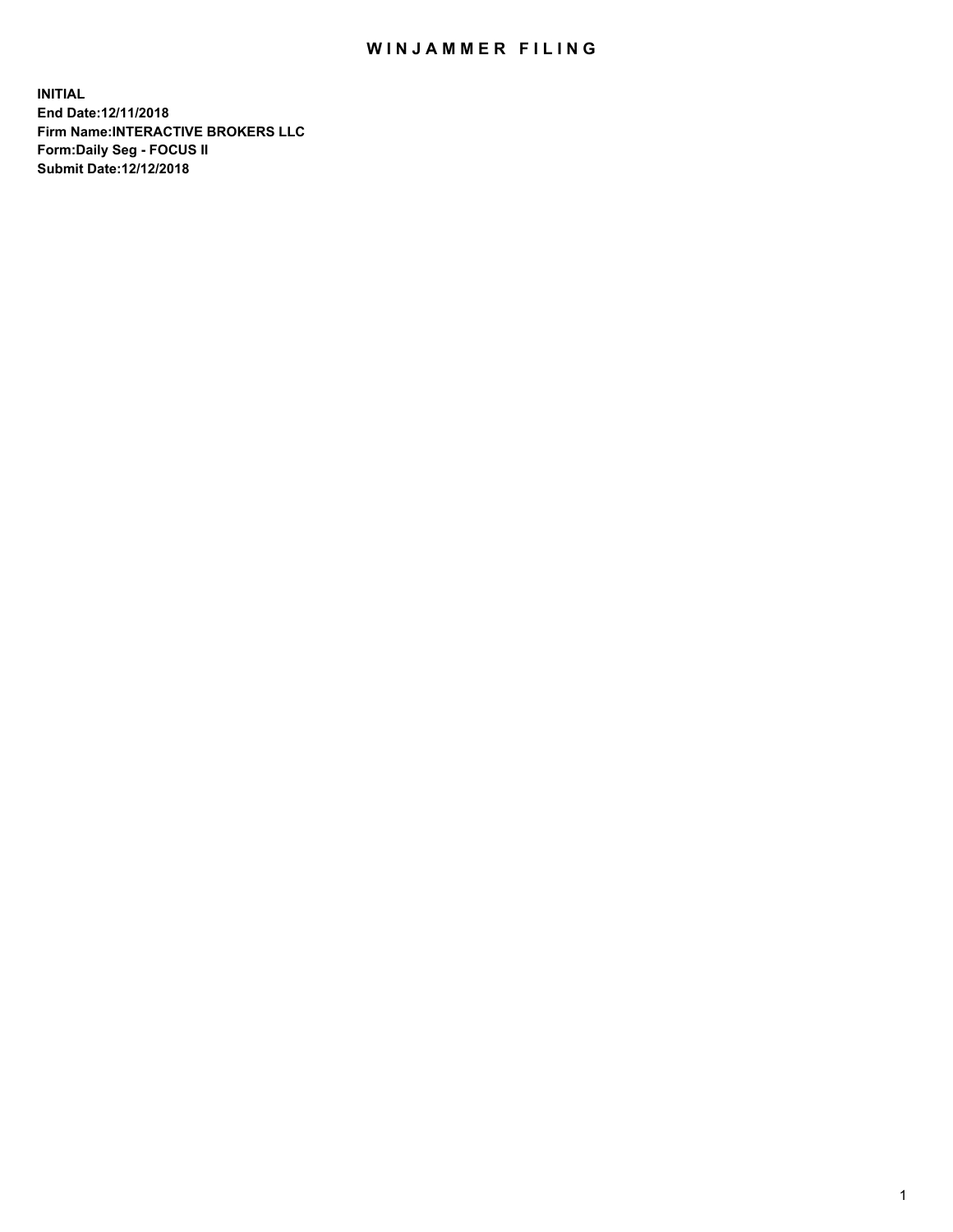**INITIAL End Date:12/11/2018 Firm Name:INTERACTIVE BROKERS LLC Form:Daily Seg - FOCUS II Submit Date:12/12/2018 Daily Segregation - Cover Page**

| Name of Company                                                                                                                                                                                                                                                                                                                | <b>INTERACTIVE BROKERS LLC</b>                                                                 |
|--------------------------------------------------------------------------------------------------------------------------------------------------------------------------------------------------------------------------------------------------------------------------------------------------------------------------------|------------------------------------------------------------------------------------------------|
| <b>Contact Name</b>                                                                                                                                                                                                                                                                                                            | James Menicucci                                                                                |
| <b>Contact Phone Number</b>                                                                                                                                                                                                                                                                                                    | 203-618-8085                                                                                   |
| <b>Contact Email Address</b>                                                                                                                                                                                                                                                                                                   | jmenicucci@interactivebrokers.c<br>om                                                          |
| FCM's Customer Segregated Funds Residual Interest Target (choose one):<br>a. Minimum dollar amount: : or<br>b. Minimum percentage of customer segregated funds required:% ; or<br>c. Dollar amount range between: and; or<br>d. Percentage range of customer segregated funds required between:% and%.                         | $\overline{\mathbf{0}}$<br>$\overline{\mathbf{0}}$<br>155,000,000 245,000,000<br>00            |
| FCM's Customer Secured Amount Funds Residual Interest Target (choose one):<br>a. Minimum dollar amount: ; or<br>b. Minimum percentage of customer secured funds required:%; or<br>c. Dollar amount range between: and; or<br>d. Percentage range of customer secured funds required between:% and%.                            | $\overline{\mathbf{0}}$<br>$\overline{\mathbf{0}}$<br>80,000,000 120,000,000<br>0 <sub>0</sub> |
| FCM's Cleared Swaps Customer Collateral Residual Interest Target (choose one):<br>a. Minimum dollar amount: ; or<br>b. Minimum percentage of cleared swaps customer collateral required:% ; or<br>c. Dollar amount range between: and; or<br>d. Percentage range of cleared swaps customer collateral required between:% and%. | $\frac{0}{0}$<br>0 <sub>0</sub><br>0 <sub>0</sub>                                              |

Attach supporting documents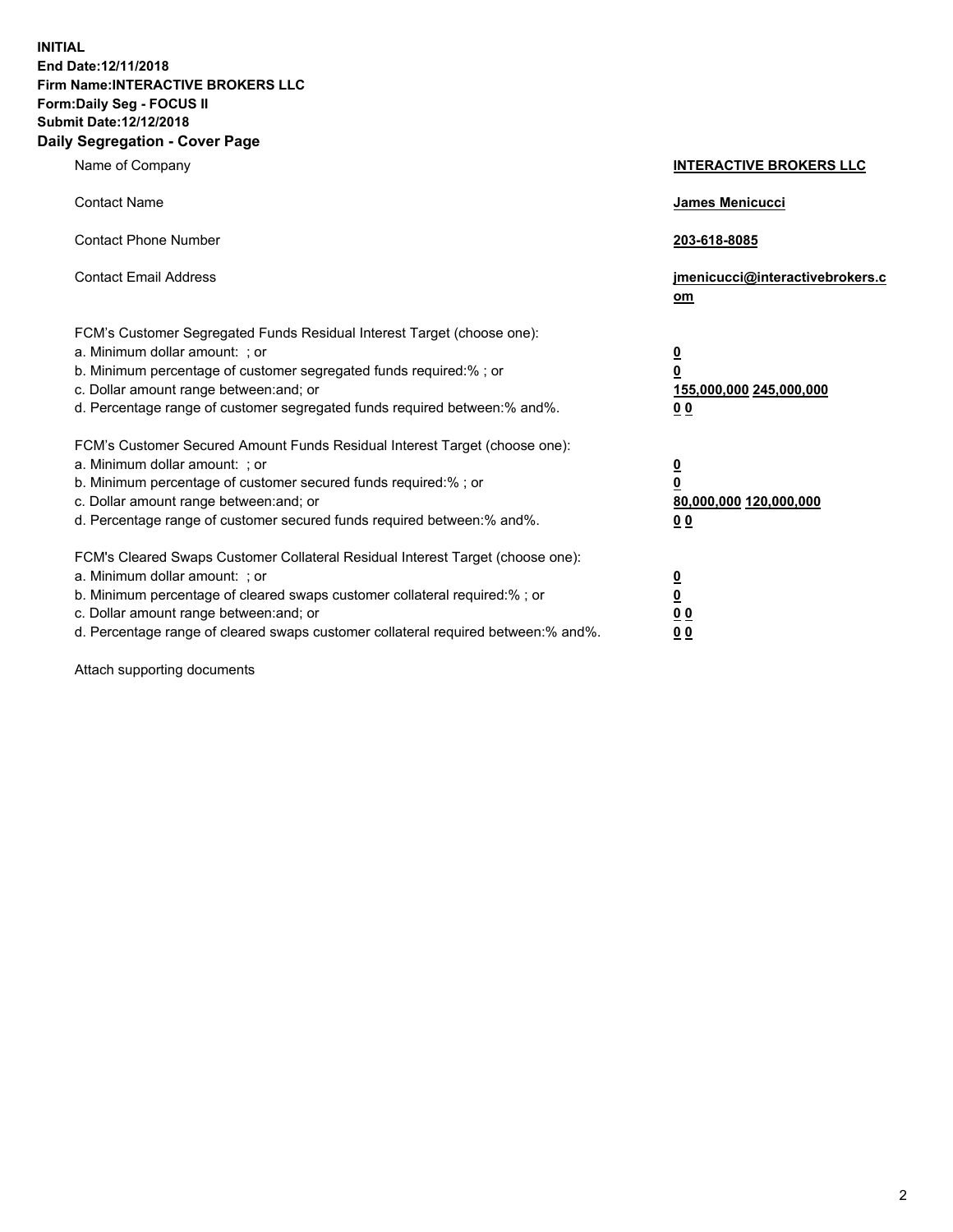## **INITIAL End Date:12/11/2018 Firm Name:INTERACTIVE BROKERS LLC Form:Daily Seg - FOCUS II Submit Date:12/12/2018 Daily Segregation - Secured Amounts**

| Daily Segregation - Secured Amounts                                                       |                                                                                                                                                                                                                                                                                                                                                                                                                                                                                                                                                                                                                                                                                                                                                                                                                                                                                                                                                                                                                                                                                                                                                                                                                                                                                                                                                                                                                                                                                                                                                                                                                                                                                                                                                                                                                                 |
|-------------------------------------------------------------------------------------------|---------------------------------------------------------------------------------------------------------------------------------------------------------------------------------------------------------------------------------------------------------------------------------------------------------------------------------------------------------------------------------------------------------------------------------------------------------------------------------------------------------------------------------------------------------------------------------------------------------------------------------------------------------------------------------------------------------------------------------------------------------------------------------------------------------------------------------------------------------------------------------------------------------------------------------------------------------------------------------------------------------------------------------------------------------------------------------------------------------------------------------------------------------------------------------------------------------------------------------------------------------------------------------------------------------------------------------------------------------------------------------------------------------------------------------------------------------------------------------------------------------------------------------------------------------------------------------------------------------------------------------------------------------------------------------------------------------------------------------------------------------------------------------------------------------------------------------|
| Foreign Futures and Foreign Options Secured Amounts                                       |                                                                                                                                                                                                                                                                                                                                                                                                                                                                                                                                                                                                                                                                                                                                                                                                                                                                                                                                                                                                                                                                                                                                                                                                                                                                                                                                                                                                                                                                                                                                                                                                                                                                                                                                                                                                                                 |
| Amount required to be set aside pursuant to law, rule or regulation of a foreign          | $0$ [7305]                                                                                                                                                                                                                                                                                                                                                                                                                                                                                                                                                                                                                                                                                                                                                                                                                                                                                                                                                                                                                                                                                                                                                                                                                                                                                                                                                                                                                                                                                                                                                                                                                                                                                                                                                                                                                      |
| government or a rule of a self-regulatory organization authorized thereunder              |                                                                                                                                                                                                                                                                                                                                                                                                                                                                                                                                                                                                                                                                                                                                                                                                                                                                                                                                                                                                                                                                                                                                                                                                                                                                                                                                                                                                                                                                                                                                                                                                                                                                                                                                                                                                                                 |
| Net ledger balance - Foreign Futures and Foreign Option Trading - All Customers           |                                                                                                                                                                                                                                                                                                                                                                                                                                                                                                                                                                                                                                                                                                                                                                                                                                                                                                                                                                                                                                                                                                                                                                                                                                                                                                                                                                                                                                                                                                                                                                                                                                                                                                                                                                                                                                 |
| A. Cash                                                                                   | 458,859,366 [7315]                                                                                                                                                                                                                                                                                                                                                                                                                                                                                                                                                                                                                                                                                                                                                                                                                                                                                                                                                                                                                                                                                                                                                                                                                                                                                                                                                                                                                                                                                                                                                                                                                                                                                                                                                                                                              |
| B. Securities (at market)                                                                 | $0$ [7317]                                                                                                                                                                                                                                                                                                                                                                                                                                                                                                                                                                                                                                                                                                                                                                                                                                                                                                                                                                                                                                                                                                                                                                                                                                                                                                                                                                                                                                                                                                                                                                                                                                                                                                                                                                                                                      |
| Net unrealized profit (loss) in open futures contracts traded on a foreign board of trade | -5,129,064 [7325]                                                                                                                                                                                                                                                                                                                                                                                                                                                                                                                                                                                                                                                                                                                                                                                                                                                                                                                                                                                                                                                                                                                                                                                                                                                                                                                                                                                                                                                                                                                                                                                                                                                                                                                                                                                                               |
| Exchange traded options                                                                   |                                                                                                                                                                                                                                                                                                                                                                                                                                                                                                                                                                                                                                                                                                                                                                                                                                                                                                                                                                                                                                                                                                                                                                                                                                                                                                                                                                                                                                                                                                                                                                                                                                                                                                                                                                                                                                 |
|                                                                                           | 101,486 [7335]                                                                                                                                                                                                                                                                                                                                                                                                                                                                                                                                                                                                                                                                                                                                                                                                                                                                                                                                                                                                                                                                                                                                                                                                                                                                                                                                                                                                                                                                                                                                                                                                                                                                                                                                                                                                                  |
| b. Market value of open contracts granted (sold) on a foreign board of trade              | $-168, 125$ [7337]                                                                                                                                                                                                                                                                                                                                                                                                                                                                                                                                                                                                                                                                                                                                                                                                                                                                                                                                                                                                                                                                                                                                                                                                                                                                                                                                                                                                                                                                                                                                                                                                                                                                                                                                                                                                              |
|                                                                                           | 453,663,663 [7345]                                                                                                                                                                                                                                                                                                                                                                                                                                                                                                                                                                                                                                                                                                                                                                                                                                                                                                                                                                                                                                                                                                                                                                                                                                                                                                                                                                                                                                                                                                                                                                                                                                                                                                                                                                                                              |
|                                                                                           | 2,305 [7351]                                                                                                                                                                                                                                                                                                                                                                                                                                                                                                                                                                                                                                                                                                                                                                                                                                                                                                                                                                                                                                                                                                                                                                                                                                                                                                                                                                                                                                                                                                                                                                                                                                                                                                                                                                                                                    |
| Less: amount offset by customer owned securities                                          | 0 [7352] 2,305 [7354]                                                                                                                                                                                                                                                                                                                                                                                                                                                                                                                                                                                                                                                                                                                                                                                                                                                                                                                                                                                                                                                                                                                                                                                                                                                                                                                                                                                                                                                                                                                                                                                                                                                                                                                                                                                                           |
| Amount required to be set aside as the secured amount - Net Liquidating Equity            | 453,665,968 [7355]                                                                                                                                                                                                                                                                                                                                                                                                                                                                                                                                                                                                                                                                                                                                                                                                                                                                                                                                                                                                                                                                                                                                                                                                                                                                                                                                                                                                                                                                                                                                                                                                                                                                                                                                                                                                              |
|                                                                                           |                                                                                                                                                                                                                                                                                                                                                                                                                                                                                                                                                                                                                                                                                                                                                                                                                                                                                                                                                                                                                                                                                                                                                                                                                                                                                                                                                                                                                                                                                                                                                                                                                                                                                                                                                                                                                                 |
|                                                                                           | 453,665,968 [7360]                                                                                                                                                                                                                                                                                                                                                                                                                                                                                                                                                                                                                                                                                                                                                                                                                                                                                                                                                                                                                                                                                                                                                                                                                                                                                                                                                                                                                                                                                                                                                                                                                                                                                                                                                                                                              |
| 6.                                                                                        |                                                                                                                                                                                                                                                                                                                                                                                                                                                                                                                                                                                                                                                                                                                                                                                                                                                                                                                                                                                                                                                                                                                                                                                                                                                                                                                                                                                                                                                                                                                                                                                                                                                                                                                                                                                                                                 |
|                                                                                           |                                                                                                                                                                                                                                                                                                                                                                                                                                                                                                                                                                                                                                                                                                                                                                                                                                                                                                                                                                                                                                                                                                                                                                                                                                                                                                                                                                                                                                                                                                                                                                                                                                                                                                                                                                                                                                 |
|                                                                                           |                                                                                                                                                                                                                                                                                                                                                                                                                                                                                                                                                                                                                                                                                                                                                                                                                                                                                                                                                                                                                                                                                                                                                                                                                                                                                                                                                                                                                                                                                                                                                                                                                                                                                                                                                                                                                                 |
|                                                                                           | 78,557,668 [7500]                                                                                                                                                                                                                                                                                                                                                                                                                                                                                                                                                                                                                                                                                                                                                                                                                                                                                                                                                                                                                                                                                                                                                                                                                                                                                                                                                                                                                                                                                                                                                                                                                                                                                                                                                                                                               |
|                                                                                           | 0 [7520] 78,557,668 [7530]                                                                                                                                                                                                                                                                                                                                                                                                                                                                                                                                                                                                                                                                                                                                                                                                                                                                                                                                                                                                                                                                                                                                                                                                                                                                                                                                                                                                                                                                                                                                                                                                                                                                                                                                                                                                      |
|                                                                                           |                                                                                                                                                                                                                                                                                                                                                                                                                                                                                                                                                                                                                                                                                                                                                                                                                                                                                                                                                                                                                                                                                                                                                                                                                                                                                                                                                                                                                                                                                                                                                                                                                                                                                                                                                                                                                                 |
|                                                                                           | 407,557,900 [7540]                                                                                                                                                                                                                                                                                                                                                                                                                                                                                                                                                                                                                                                                                                                                                                                                                                                                                                                                                                                                                                                                                                                                                                                                                                                                                                                                                                                                                                                                                                                                                                                                                                                                                                                                                                                                              |
|                                                                                           | 0 [7560] 407,557,900 [7570]                                                                                                                                                                                                                                                                                                                                                                                                                                                                                                                                                                                                                                                                                                                                                                                                                                                                                                                                                                                                                                                                                                                                                                                                                                                                                                                                                                                                                                                                                                                                                                                                                                                                                                                                                                                                     |
|                                                                                           |                                                                                                                                                                                                                                                                                                                                                                                                                                                                                                                                                                                                                                                                                                                                                                                                                                                                                                                                                                                                                                                                                                                                                                                                                                                                                                                                                                                                                                                                                                                                                                                                                                                                                                                                                                                                                                 |
|                                                                                           | $0$ [7580]                                                                                                                                                                                                                                                                                                                                                                                                                                                                                                                                                                                                                                                                                                                                                                                                                                                                                                                                                                                                                                                                                                                                                                                                                                                                                                                                                                                                                                                                                                                                                                                                                                                                                                                                                                                                                      |
|                                                                                           | $0$ [7590]                                                                                                                                                                                                                                                                                                                                                                                                                                                                                                                                                                                                                                                                                                                                                                                                                                                                                                                                                                                                                                                                                                                                                                                                                                                                                                                                                                                                                                                                                                                                                                                                                                                                                                                                                                                                                      |
|                                                                                           | $0$ [7600]                                                                                                                                                                                                                                                                                                                                                                                                                                                                                                                                                                                                                                                                                                                                                                                                                                                                                                                                                                                                                                                                                                                                                                                                                                                                                                                                                                                                                                                                                                                                                                                                                                                                                                                                                                                                                      |
|                                                                                           | $0$ [7610]                                                                                                                                                                                                                                                                                                                                                                                                                                                                                                                                                                                                                                                                                                                                                                                                                                                                                                                                                                                                                                                                                                                                                                                                                                                                                                                                                                                                                                                                                                                                                                                                                                                                                                                                                                                                                      |
|                                                                                           | 0 [7615] 0 [7620]                                                                                                                                                                                                                                                                                                                                                                                                                                                                                                                                                                                                                                                                                                                                                                                                                                                                                                                                                                                                                                                                                                                                                                                                                                                                                                                                                                                                                                                                                                                                                                                                                                                                                                                                                                                                               |
|                                                                                           |                                                                                                                                                                                                                                                                                                                                                                                                                                                                                                                                                                                                                                                                                                                                                                                                                                                                                                                                                                                                                                                                                                                                                                                                                                                                                                                                                                                                                                                                                                                                                                                                                                                                                                                                                                                                                                 |
|                                                                                           | $0$ [7640]                                                                                                                                                                                                                                                                                                                                                                                                                                                                                                                                                                                                                                                                                                                                                                                                                                                                                                                                                                                                                                                                                                                                                                                                                                                                                                                                                                                                                                                                                                                                                                                                                                                                                                                                                                                                                      |
|                                                                                           | $0$ [7650]                                                                                                                                                                                                                                                                                                                                                                                                                                                                                                                                                                                                                                                                                                                                                                                                                                                                                                                                                                                                                                                                                                                                                                                                                                                                                                                                                                                                                                                                                                                                                                                                                                                                                                                                                                                                                      |
|                                                                                           | $0$ [7660]                                                                                                                                                                                                                                                                                                                                                                                                                                                                                                                                                                                                                                                                                                                                                                                                                                                                                                                                                                                                                                                                                                                                                                                                                                                                                                                                                                                                                                                                                                                                                                                                                                                                                                                                                                                                                      |
|                                                                                           | $0$ [7670]                                                                                                                                                                                                                                                                                                                                                                                                                                                                                                                                                                                                                                                                                                                                                                                                                                                                                                                                                                                                                                                                                                                                                                                                                                                                                                                                                                                                                                                                                                                                                                                                                                                                                                                                                                                                                      |
|                                                                                           | 0 [7675] 0 [7680]                                                                                                                                                                                                                                                                                                                                                                                                                                                                                                                                                                                                                                                                                                                                                                                                                                                                                                                                                                                                                                                                                                                                                                                                                                                                                                                                                                                                                                                                                                                                                                                                                                                                                                                                                                                                               |
|                                                                                           |                                                                                                                                                                                                                                                                                                                                                                                                                                                                                                                                                                                                                                                                                                                                                                                                                                                                                                                                                                                                                                                                                                                                                                                                                                                                                                                                                                                                                                                                                                                                                                                                                                                                                                                                                                                                                                 |
|                                                                                           | 85,083,515 [7700]                                                                                                                                                                                                                                                                                                                                                                                                                                                                                                                                                                                                                                                                                                                                                                                                                                                                                                                                                                                                                                                                                                                                                                                                                                                                                                                                                                                                                                                                                                                                                                                                                                                                                                                                                                                                               |
|                                                                                           | $0$ [7710]                                                                                                                                                                                                                                                                                                                                                                                                                                                                                                                                                                                                                                                                                                                                                                                                                                                                                                                                                                                                                                                                                                                                                                                                                                                                                                                                                                                                                                                                                                                                                                                                                                                                                                                                                                                                                      |
|                                                                                           | 7,918,269 [7720]                                                                                                                                                                                                                                                                                                                                                                                                                                                                                                                                                                                                                                                                                                                                                                                                                                                                                                                                                                                                                                                                                                                                                                                                                                                                                                                                                                                                                                                                                                                                                                                                                                                                                                                                                                                                                |
|                                                                                           | 101,486 [7730]                                                                                                                                                                                                                                                                                                                                                                                                                                                                                                                                                                                                                                                                                                                                                                                                                                                                                                                                                                                                                                                                                                                                                                                                                                                                                                                                                                                                                                                                                                                                                                                                                                                                                                                                                                                                                  |
|                                                                                           | -168,125 [7735] 92,935,145 [7740]                                                                                                                                                                                                                                                                                                                                                                                                                                                                                                                                                                                                                                                                                                                                                                                                                                                                                                                                                                                                                                                                                                                                                                                                                                                                                                                                                                                                                                                                                                                                                                                                                                                                                                                                                                                               |
|                                                                                           | $0$ [7760]                                                                                                                                                                                                                                                                                                                                                                                                                                                                                                                                                                                                                                                                                                                                                                                                                                                                                                                                                                                                                                                                                                                                                                                                                                                                                                                                                                                                                                                                                                                                                                                                                                                                                                                                                                                                                      |
|                                                                                           | $0$ [7765]                                                                                                                                                                                                                                                                                                                                                                                                                                                                                                                                                                                                                                                                                                                                                                                                                                                                                                                                                                                                                                                                                                                                                                                                                                                                                                                                                                                                                                                                                                                                                                                                                                                                                                                                                                                                                      |
|                                                                                           | 579,050,713 [7770]                                                                                                                                                                                                                                                                                                                                                                                                                                                                                                                                                                                                                                                                                                                                                                                                                                                                                                                                                                                                                                                                                                                                                                                                                                                                                                                                                                                                                                                                                                                                                                                                                                                                                                                                                                                                              |
|                                                                                           | 125,384,745 [7380]                                                                                                                                                                                                                                                                                                                                                                                                                                                                                                                                                                                                                                                                                                                                                                                                                                                                                                                                                                                                                                                                                                                                                                                                                                                                                                                                                                                                                                                                                                                                                                                                                                                                                                                                                                                                              |
|                                                                                           |                                                                                                                                                                                                                                                                                                                                                                                                                                                                                                                                                                                                                                                                                                                                                                                                                                                                                                                                                                                                                                                                                                                                                                                                                                                                                                                                                                                                                                                                                                                                                                                                                                                                                                                                                                                                                                 |
|                                                                                           | 80,000,000 [7780]                                                                                                                                                                                                                                                                                                                                                                                                                                                                                                                                                                                                                                                                                                                                                                                                                                                                                                                                                                                                                                                                                                                                                                                                                                                                                                                                                                                                                                                                                                                                                                                                                                                                                                                                                                                                               |
|                                                                                           | 45,384,745 [7785]                                                                                                                                                                                                                                                                                                                                                                                                                                                                                                                                                                                                                                                                                                                                                                                                                                                                                                                                                                                                                                                                                                                                                                                                                                                                                                                                                                                                                                                                                                                                                                                                                                                                                                                                                                                                               |
|                                                                                           | a. Market value of open option contracts purchased on a foreign board of trade<br>Net equity (deficit) (add lines 1. 2. and 3.)<br>Account liquidating to a deficit and account with a debit balances - gross amount<br>Method (add lines 4 and 5)<br>Greater of amount required to be set aside pursuant to foreign jurisdiction (above) or line<br>FUNDS DEPOSITED IN SEPARATE REGULATION 30.7 ACCOUNTS<br>Cash in banks<br>A. Banks located in the United States<br>B. Other banks qualified under Regulation 30.7<br>Securities<br>A. In safekeeping with banks located in the United States<br>B. In safekeeping with other banks qualified under Regulation 30.7<br>Equities with registered futures commission merchants<br>A. Cash<br><b>B.</b> Securities<br>C. Unrealized gain (loss) on open futures contracts<br>D. Value of long option contracts<br>E. Value of short option contracts<br>Amounts held by clearing organizations of foreign boards of trade<br>A. Cash<br><b>B.</b> Securities<br>C. Amount due to (from) clearing organization - daily variation<br>D. Value of long option contracts<br>E. Value of short option contracts<br>Amounts held by members of foreign boards of trade<br>A. Cash<br><b>B.</b> Securities<br>C. Unrealized gain (loss) on open futures contracts<br>D. Value of long option contracts<br>E. Value of short option contracts<br>Amounts with other depositories designated by a foreign board of trade<br>Segregated funds on hand<br>Total funds in separate section 30.7 accounts<br>Excess (deficiency) Set Aside for Secured Amount (subtract line 7 Secured Statement<br>Page 1 from Line 8)<br>Management Target Amount for Excess funds in separate section 30.7 accounts<br>Excess (deficiency) funds in separate 30.7 accounts over (under) Management Target |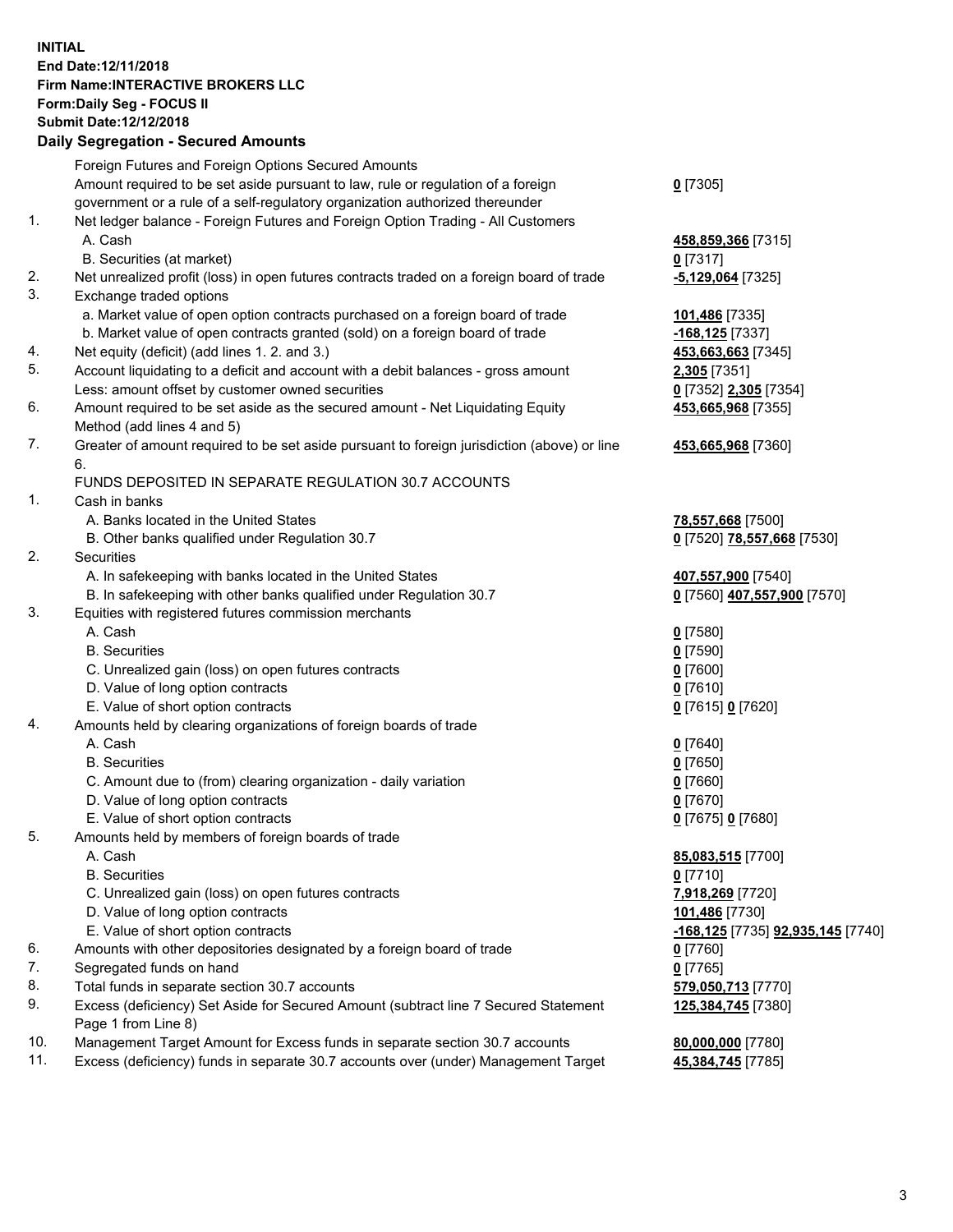**INITIAL End Date:12/11/2018 Firm Name:INTERACTIVE BROKERS LLC Form:Daily Seg - FOCUS II Submit Date:12/12/2018 Daily Segregation - Segregation Statement** SEGREGATION REQUIREMENTS(Section 4d(2) of the CEAct) 1. Net ledger balance A. Cash **4,159,006,582** [7010] B. Securities (at market) **0** [7020] 2. Net unrealized profit (loss) in open futures contracts traded on a contract market **-120,316,648** [7030] 3. Exchange traded options A. Add market value of open option contracts purchased on a contract market **406,480,030** [7032] B. Deduct market value of open option contracts granted (sold) on a contract market **-526,929,647** [7033] 4. Net equity (deficit) (add lines 1, 2 and 3) **3,918,240,317** [7040] 5. Accounts liquidating to a deficit and accounts with debit balances - gross amount **1,478,573** [7045] Less: amount offset by customer securities **0** [7047] **1,478,573** [7050] 6. Amount required to be segregated (add lines 4 and 5) **3,919,718,890** [7060] FUNDS IN SEGREGATED ACCOUNTS 7. Deposited in segregated funds bank accounts A. Cash **663,983,573** [7070] B. Securities representing investments of customers' funds (at market) **2,110,043,820** [7080] C. Securities held for particular customers or option customers in lieu of cash (at market) **0** [7090] 8. Margins on deposit with derivatives clearing organizations of contract markets A. Cash **3,508,740** [7100] B. Securities representing investments of customers' funds (at market) **1,464,208,910** [7110] C. Securities held for particular customers or option customers in lieu of cash (at market) **0** [7120] 9. Net settlement from (to) derivatives clearing organizations of contract markets **8,755,932** [7130] 10. Exchange traded options A. Value of open long option contracts **406,758,057** [7132] B. Value of open short option contracts **-527,221,263** [7133] 11. Net equities with other FCMs A. Net liquidating equity **0** [7140] B. Securities representing investments of customers' funds (at market) **0** [7160] C. Securities held for particular customers or option customers in lieu of cash (at market) **0** [7170] 12. Segregated funds on hand **0** [7150] 13. Total amount in segregation (add lines 7 through 12) **4,130,037,769** [7180] 14. Excess (deficiency) funds in segregation (subtract line 6 from line 13) **210,318,879** [7190] 15. Management Target Amount for Excess funds in segregation **155,000,000** [7194]

16. Excess (deficiency) funds in segregation over (under) Management Target Amount Excess

**55,318,879** [7198]